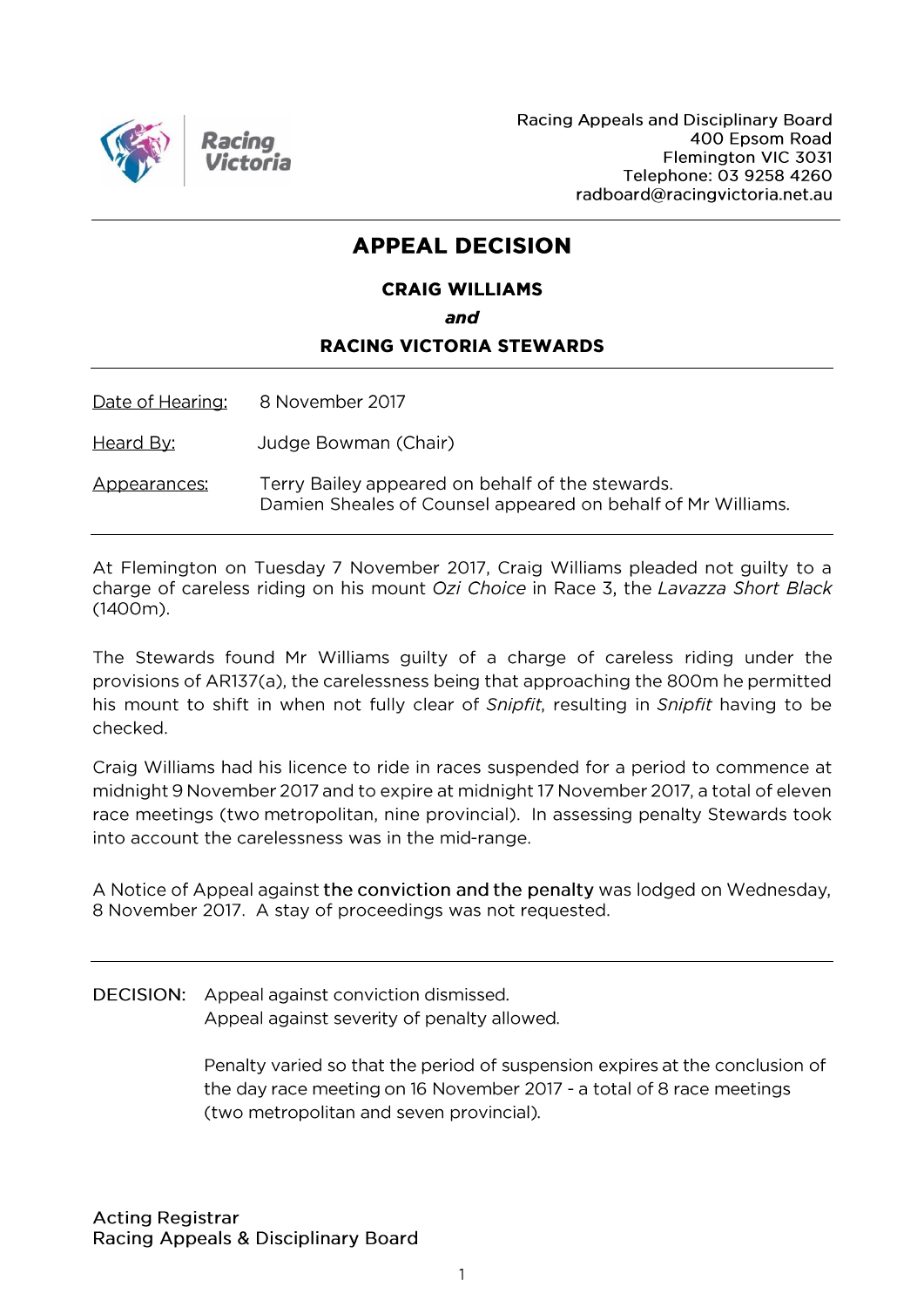# **TRANSCRIPT OF PROCEEDINGS**

### **RACING APPEALS AND DISCIPLINARY BOARD**

\_\_\_\_\_\_\_\_\_\_\_\_\_\_\_\_\_\_\_\_\_\_\_\_\_\_\_\_\_\_\_\_\_\_\_\_\_\_\_\_\_\_\_\_\_\_\_\_\_\_\_\_\_\_\_\_\_\_\_\_\_\_\_

**HIS HONOUR JUDGE J. BOWMAN, Chairman**

**EXTRACT OF PROCEEDINGS**

**DECISION**

**CRAIG WILLIAMS**

**and**

### **RACING VICTORIA STEWARDS**

### **RACING VICTORIA CENTRE, FLEMINGTON**

### **WEDNESDAY, 8 NOVEMBER 2017**

MR D. SHEALES appeared on behalf of Mr C. Williams

MR T. BAILEY appeared on behalf of the RVL Stewards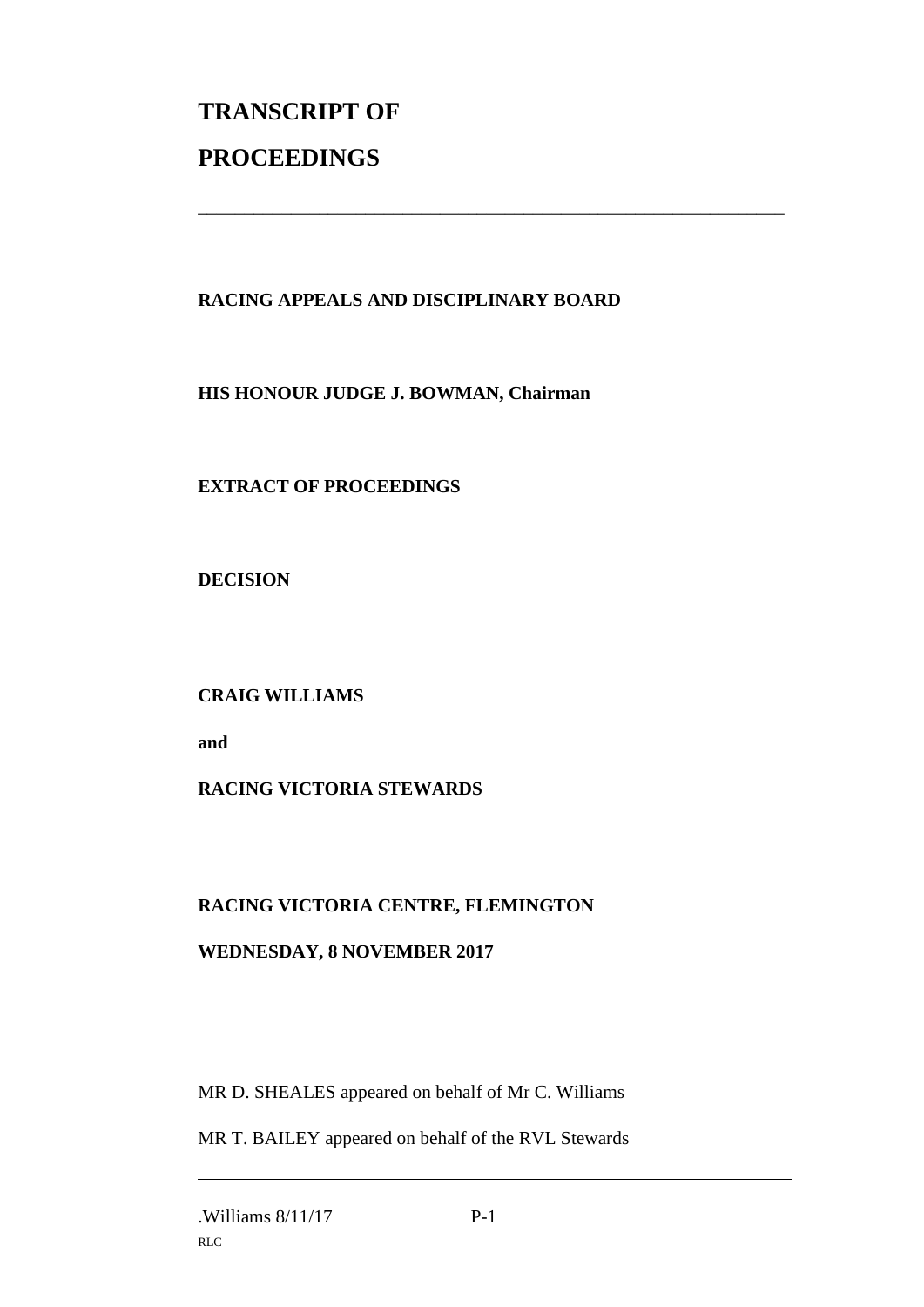CHAIRMAN: Mr Craig Williams, you have been charged with careless riding in race 3 over 1400 metres at Flemington on Tuesday, 7 November 2017, in that approaching the 800-metre mark, you permitted your mount, Ozi Choice, to shift in when not fully clear of Snipfit, ridden by Luke Nolen, resulting in that horse having to be checked. Before the Stewards, you pleaded not guilty to the charge but were found guilty and you were suspended for a total of 11 meetings and you are now appealing against both the conviction and penalty.

I have viewed the videos and particularly the shot from behind the horses and the overhead shot. It was argued by Mr Sheales on your behalf that you looked carefully on a number of occasions before crossing from a position three wide to two wide and that Nolen's horse had shown a tendency to move out about half a horse from its position one off the rails. He argues that you showed due care and that Nolen's horse was effectively being pulled to the left before you crossed. In other words, you were not careless and the situation was in essence created by the behaviour of Nolen's horse. That is a very brief summary of the helpful submissions on your behalf.

Mr Bailey on behalf of the Stewards has submitted that essentially you were not clear of Nolen's horse when you moved from three wide to two wide and that the effect of your careless crossing was emphasised by an attempt on your part to slacken the pace.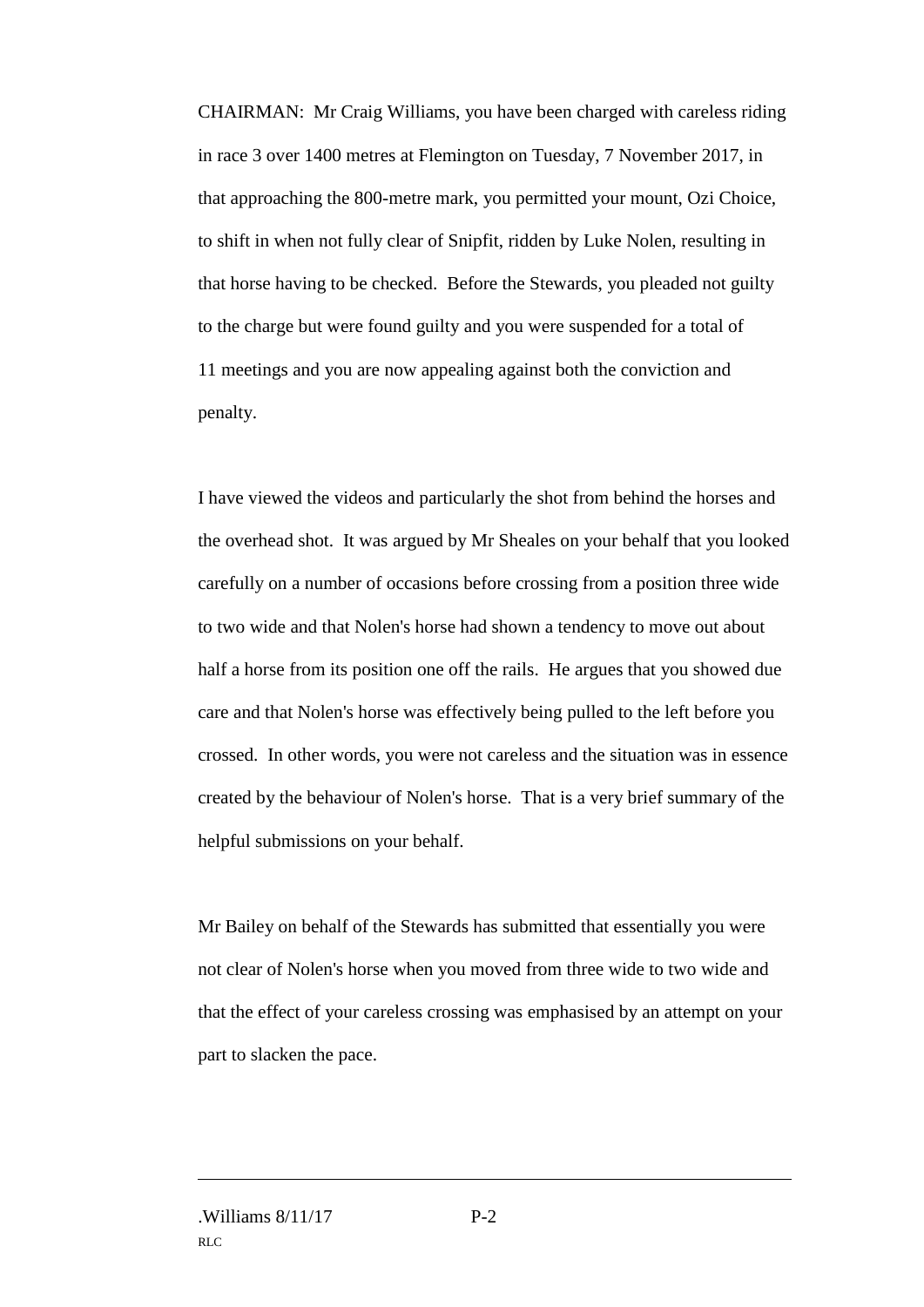I am quite satisfied that you crossed when not sufficiently clear of Nolen and I accept that you had looked earlier, but the fact of the matter is that Nolen's horse was well and truly within two lengths when you crossed and there was notable interference to it when you so crossed. Doubtless you wished to move from three wide to two wide and it may be that you thought you were clear, but the crossing should not have occurred when you were not safely clear of Nolen. I appreciate that horses change their positions and this can be unexpected. However, the bottom line is that you crossed when not sufficiently clear of Luke Nolen's horse, causing it to be checked.

The obligation is on you to ensure that you can make this move without risking interference to the horse on your inside. You did not satisfy that obligation and that was careless. I am of the opinion that the charge of careless riding has been made out and the appeal against conviction is dismissed.

I have considered the submissions regarding penalty. As I have said many times, this Board is not bound by the concept of ranges but they can be helpful as a guide and they represent an attempt by the Stewards to achieve some parity of sentencing and to give jockeys some idea of what they might expect. In the present case, you, Mr Williams, do not get the benefit of a guilty plea. In comparison with other careless riding charges, some of which have involved guilty pleas, your offending is not what I would put in the mid-range. I consider it to be in the lower range and if there was interference to one horse, that interference did not go on for long. However, whilst I do put it in the low range, I am of the view that there should be interference with your licence.